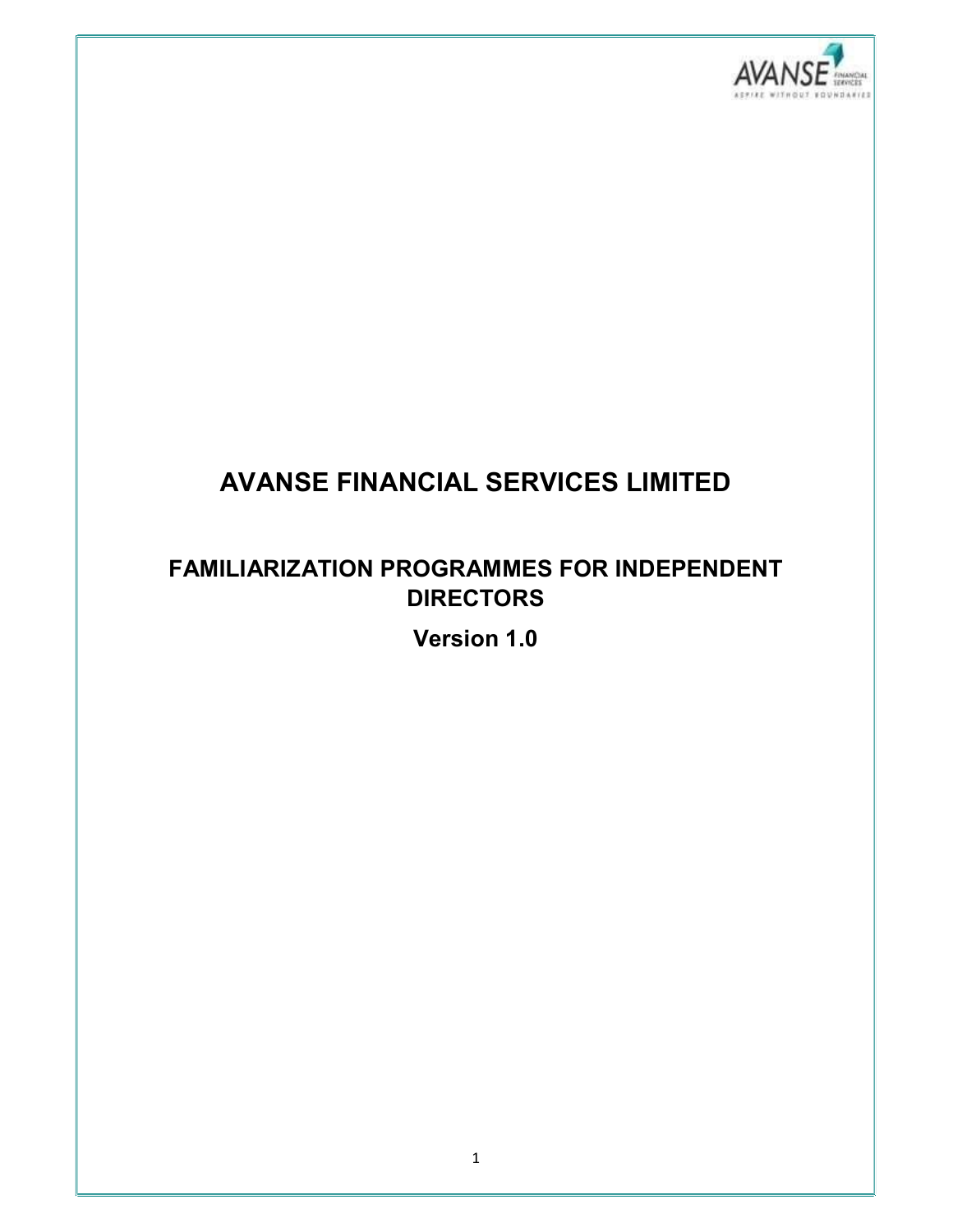

### Version Control

| <b>Version</b> | Date of<br><b>Adoption</b> | <b>Change reference</b> | Owner | <b>Approving</b><br><b>Authority</b> |
|----------------|----------------------------|-------------------------|-------|--------------------------------------|
|                |                            |                         |       |                                      |
|                |                            |                         |       |                                      |
|                |                            |                         |       |                                      |
|                |                            |                         |       |                                      |

"If at any point a conflict of interpretation/information between this Programmes and any Regulations, Rules, Guidelines, Notification, Clarifications, Circulars, Master Circulars/ Directions by SEBI arise then interpretation of such Regulations, Rules, Guidelines, Notification, Clarifications, Circulars issued by SEBI shall prevail.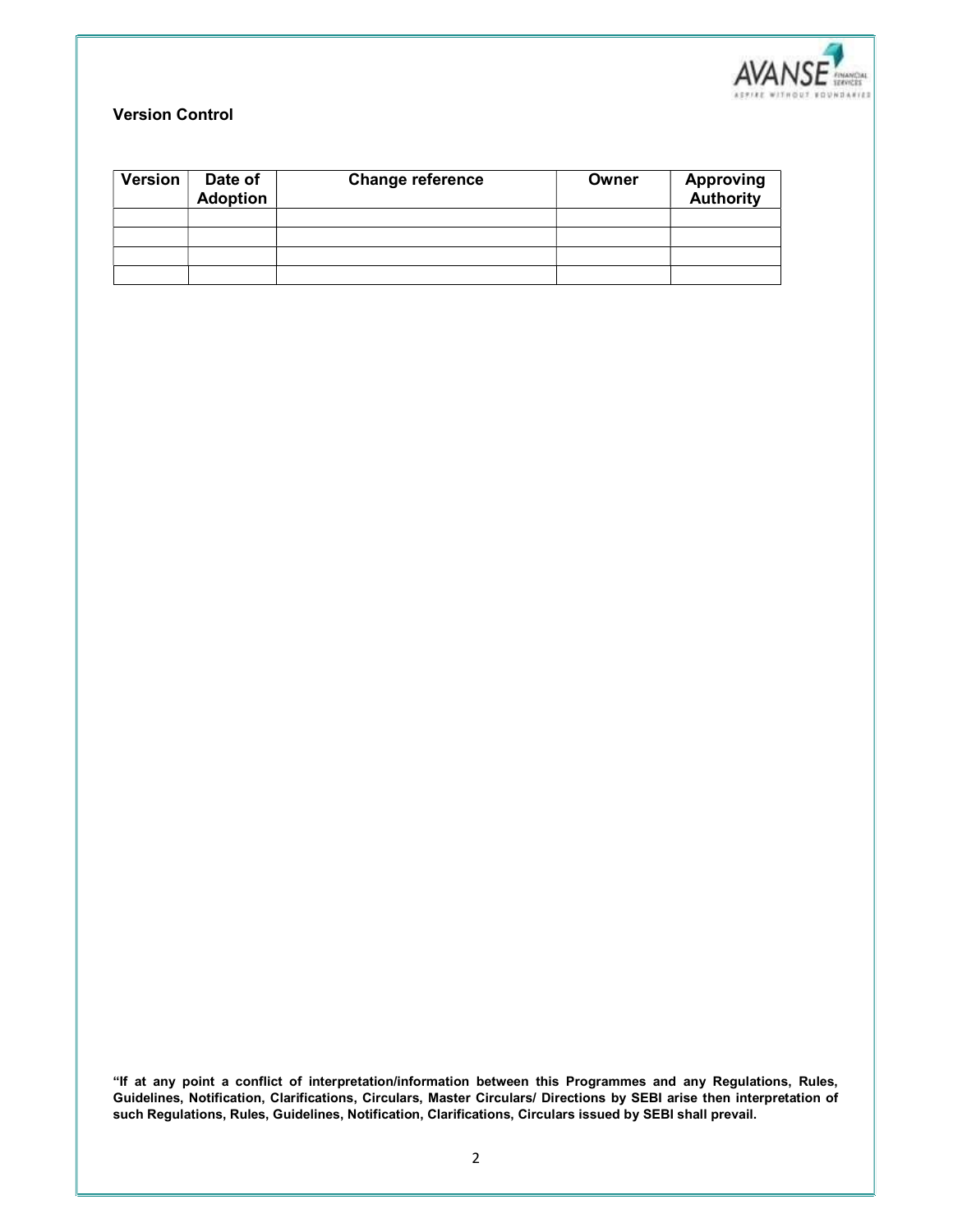

#### CONTENT

| Sr No. | <b>Particulars</b>                     | Page No. |
|--------|----------------------------------------|----------|
|        | Objective of the Programme             |          |
|        | <b>Familiarization Process</b>         |          |
| ຈ      | Review and Disclosure of the Programme |          |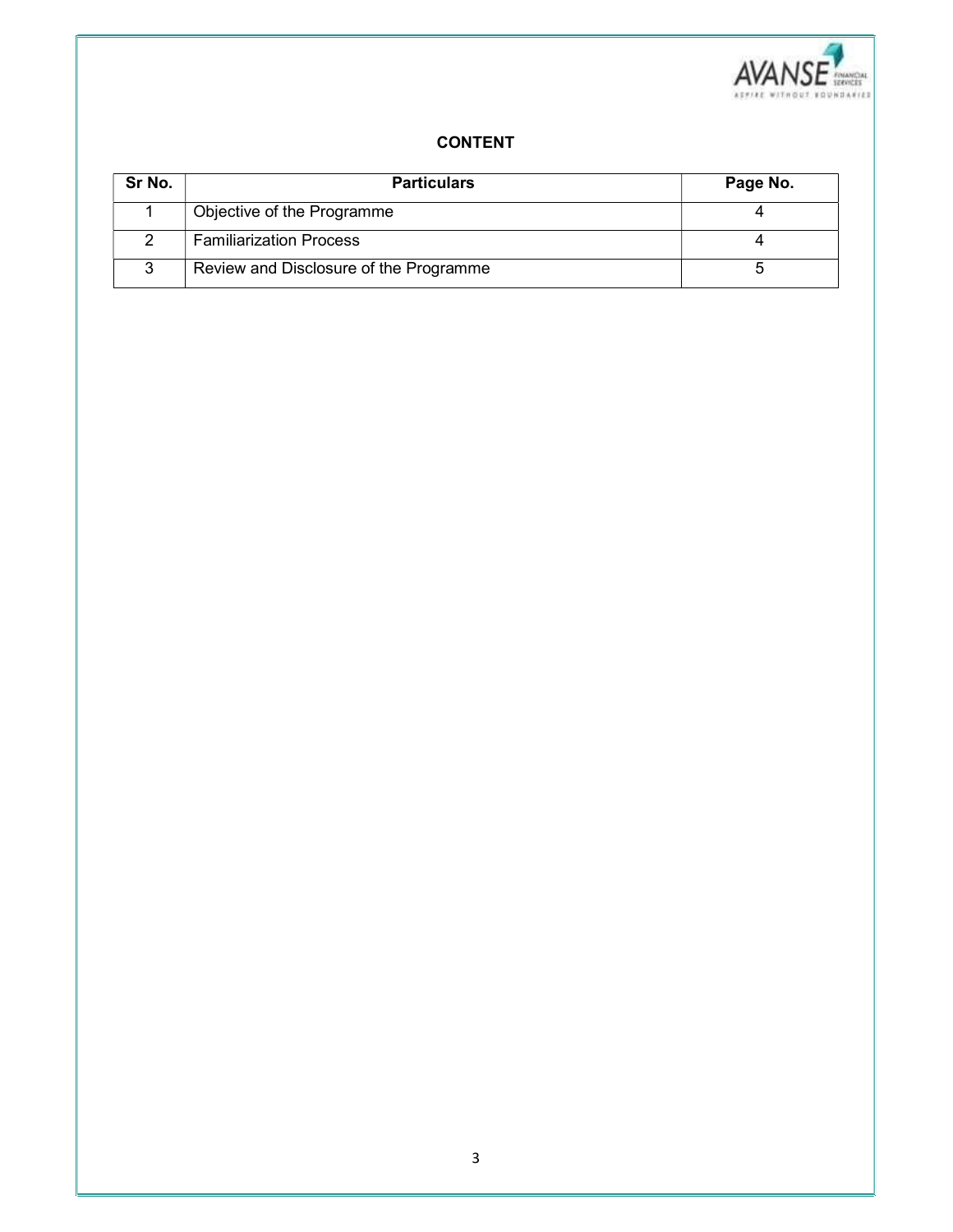

#### Familiarization Programmes for Independent Directors

#### Objective of the Programme

In accordance with the requirements under the Companies Act, 2013, read with the rules thereunder, as amended (the "Companies Act") read with Regulation 25(7) of the Securities and Exchange Board of India (Listing Obligations and Disclosure Requirements) Regulations, 2015, as amended ("SEBI Listing Regulations") the Company is required to familiarize the Independent Directors with the Company, their roles, rights, responsibilities in the Company, nature of the industry in which the Company operates, business model of the Company and other relevant information etc., through various programmes.

In order to enable the Independent Directors to fulfil their responsibilities effectively and efficiently, a familiarization programme ("Programme") has been put in place by the Company and which may be conducted from time to time with an aim to assist them to understand the Company's business in depth and its operations, business strategies, management structure, risk management framework, regulatory environment in which the Company operates, among other things.

#### Familiarization Process

The Company has over the years, been familiarizing the Independent Directors, on regular basis, with detailed presentations on the Company's operations and business plans, the nature of industry in which the Company operates. In addition to this, the Company also schedules additional dedicated meetings at which specific aspects of the Company's business plans and future outlook are reviewed and discussed.

The Familiarization Programme adopted by the Company comprises two segments –

- 1. Familiarization upon induction of new Independent Directors
- At the time of joining, an appointment letter shall be issued to the Independent Directors, which broadly outlines their statutory role and duties as an Independent Director.
- The Company conducts an introductory familiarization programme when an Independent Director joins the Board of the Company, which includes briefing on corporate profile, business operations of the Company, meeting with other directors on the Board, key managerial persons and the senior management of the Company.
- The newly appointed Independent Director shall be provided with a copy of the following documents of the Company:
	- a. Company's Code of Conduct for directors;
	- b. Annual reports of last three years;
	- c. Latest investor presentation;
	- d. Composition of the Board of Directors and various Board Committees (including terms of reference/charters);
	- e. Organizational chart and a brief profile of all the directors and the key managerial personnel;
	- f. Board engagement framework.

#### 2. Ongoing Familiarization Programme

- The Company shall on regular basis conduct the following familiarization programmes for the Independent Directors:
	- a) At the various Board/Committees meetings during the year, the senior management will present the critical matters which, inter alia, include details of the non-banking finance industry, performance of the Company, plans, strategies and budgets, investments, funds flows, HR policies and such other information as may be required by them;